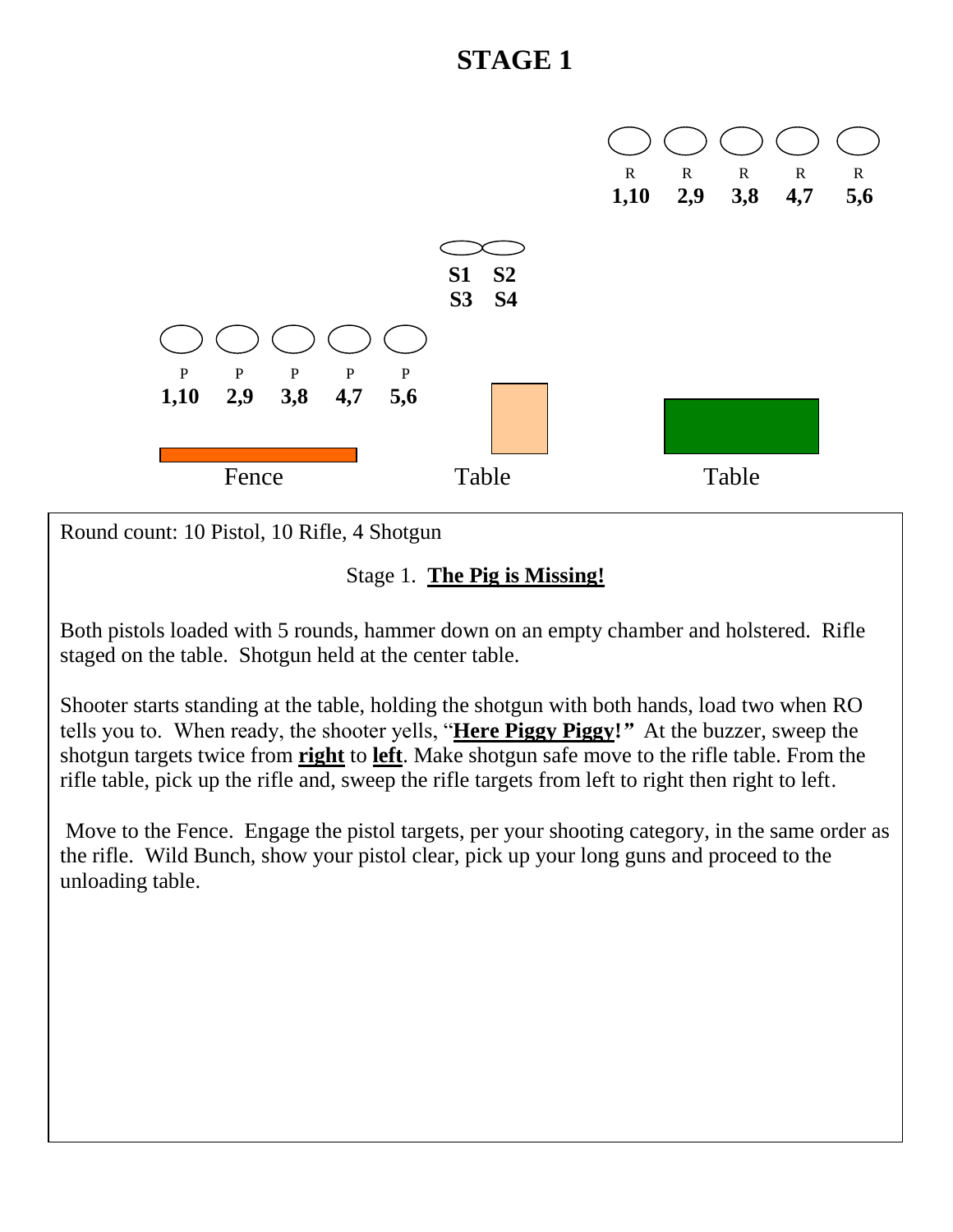

Round count: 10 Pistol, 10 Rifle, 4 Shotgun

#### Stage 2. **The Pigs are Gone!**

Both pistols loaded with 5 rounds, hammer down on an empty chamber and holstered. Rifle staged at the table. Shotgun staged open and empty at the center table.

Shooter starts standing at the rifle table, holding the pig in both hands. When ready, the shooter yells, "**Petunia, I love my Little Piggy!***"* At the buzzer put the Pig on the table if it falls off it is a 10 second penalty, pick up the rifle and shoot the targets, in a Nevada sweep, beginning on either end. Pick up the pig.

Move to the shotgun table, put the pig on the table. Again, if it falls off, it is a 10 second penalty. Then retrieve your shotgun and sweep the shotgun targets twice from **right** to **left**. Make shotgun safe and pick up the pig.

Move to the Fence and put the pig on the rest. Engage the pistol targets, per your shooting category, in a Nevada sweep beginning on either end. Wild Bunch, show your pistol clear, pick up your long guns and proceed to the unloading table.

Pig must never touch the ground or it is a 10 second penalty. Pig cannot be picked up once dropped.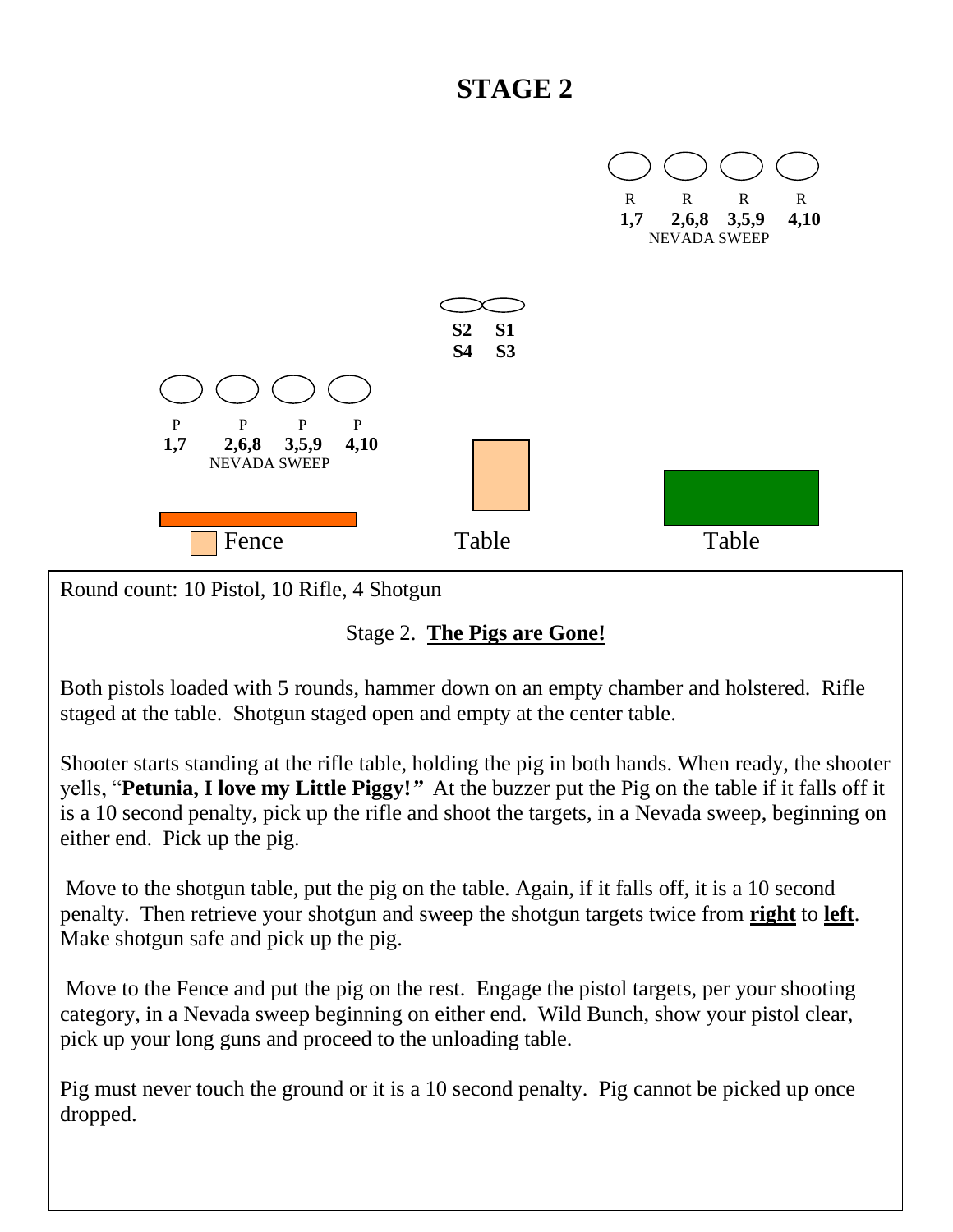

Round count: 10 Pistol, 10 Rifle, 4 Shotgun

### Stage 3. **The Chickens have Flown the Coop!**

Both pistols loaded with 5 rounds, hammer down on an empty chamber and holstered. Rifle staged on the table. Shotgun staged open and empty at the center table.

Shooter starts standing at the rifle table, both hands holding the Chicken. When ready, the shooter yells, "**Here Chick Chick Chick!***"* At the buzzer put the chicken on the table, pick up the rifle engage the targets in a progressive sweep (1 on R1, 2 on R2, 3on R3, and 4 on R4) starting on either end. Make rifle safe.

Move to the shotgun table, retrieve your shotgun and sweep the shotgun targets twice from **right** to **left**. Make shotgun safe.

Move to the Fence. Engage the pistol targets, per your shooting category, in the same as the rifle. Wild Bunch, show your pistol clear, pick up your long guns and proceed to the unloading table.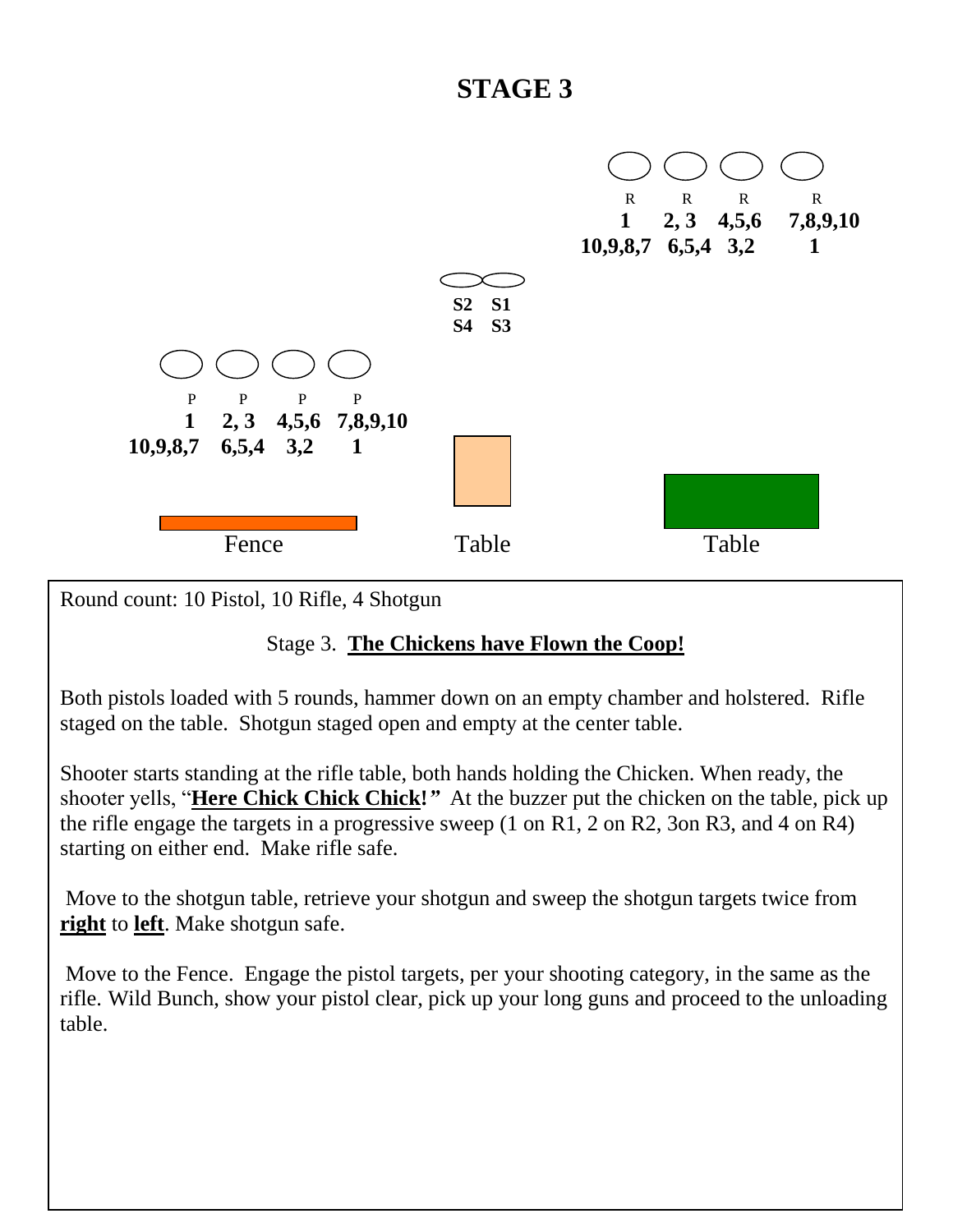

Round count: 10 Pistol, 10 Rifle, 4 Shotgun

#### Stage 4. **You Have Lost!**

Both pistols loaded with 5 rounds, hammer down on an empty chamber and holstered. Rifle held at the table. Shotgun staged open and empty at the center table.

Shooter starts standing at the rifle table. When ready, the shooter yells, "**You've Lost Pilgrim!***"* At the buzzer cut the cards, if the card is black you start on the **left**, and if the card is Red you start on the **right**. Beginning on the proper end, sweep the targets in a  $2 - 2 - 3 - 3$ sweep. Move to the shotgun table, retrieve your shotgun and sweep the shotgun targets twice from **right** to **left**. Make shotgun safe.

Move to the Fence. Engage the pistol targets, per your shooting category, in the same order as the rifle. Wild Bunch, show your pistol clear, pick up your long guns and proceed to the unloading table.